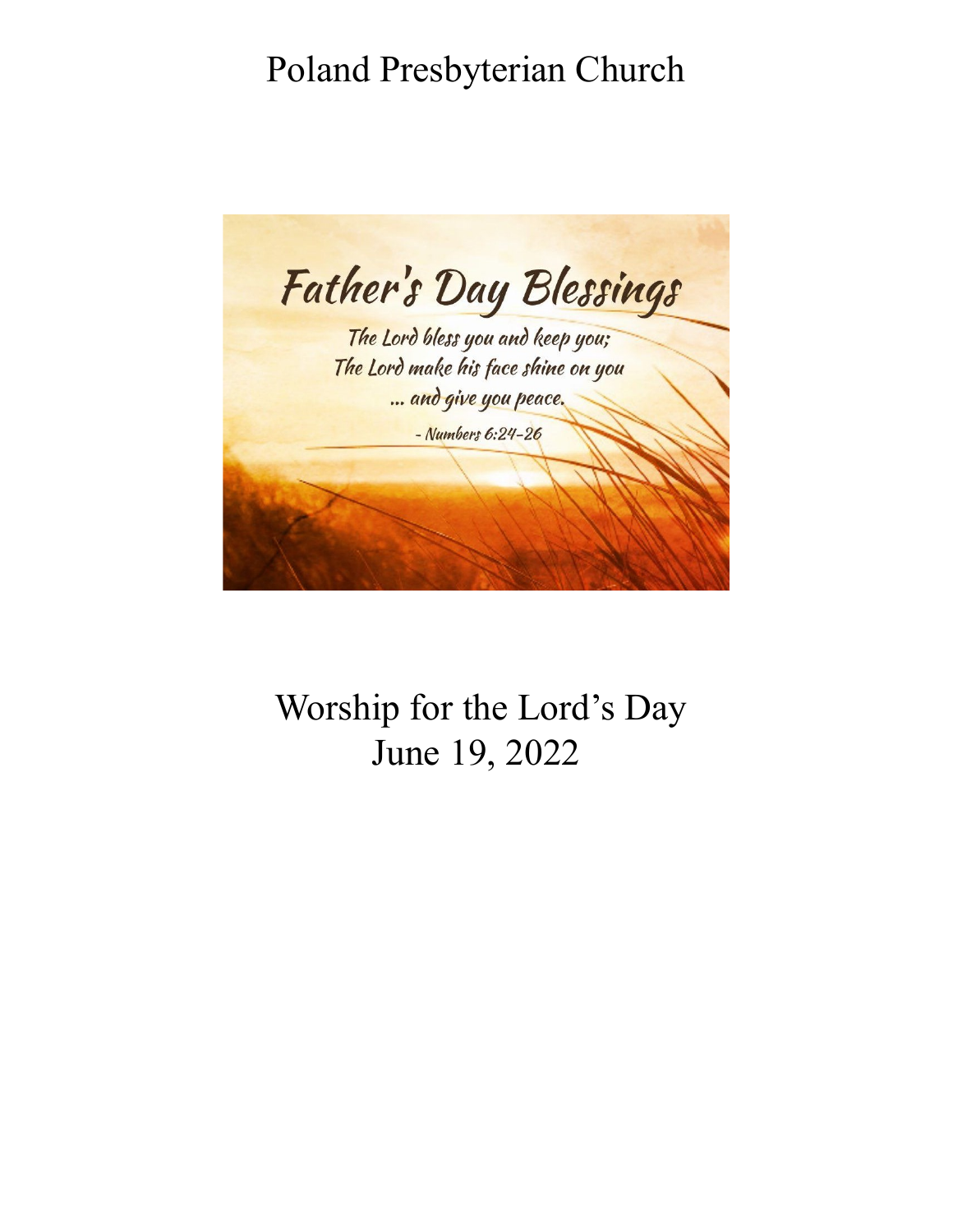## **WORSHIP FOR THE LORD'S DAY**

The beginning of the Prelude is a call to silent, personal preparation for the worship of God.

# Meditation Before Worship

"Thank you for giving me the opportunity to be confirmed in this church. Thank you for giving me people who have loved and supported me through this journey. Lastly, thank you for providing me the chance to learn, better myself, and to help others." -Confirmand Liz Rutana

| Prelude                          | "Gymnopédie no.1"                    | Erik Satie         |
|----------------------------------|--------------------------------------|--------------------|
| <b>Welcome and Announcements</b> |                                      |                    |
| Introit                          | "This is my Father's World"          | arr. Richard Betts |
| Ordination/Installation Service  |                                      |                    |
| Elders Class of 2024-2025        | Youth Deacon Class of 2022-2023      |                    |
| * Ted Gough                      | Lauren Shaw                          |                    |
| * Stacy Rutana                   | * Previously ordained to this office |                    |

Litany of Installation

Now there are varieties of gifts, but the same Spirit

**There are varieties of service, but the same Lord.**

There are varieties of working, but it is the same God who inspires them all in everyone.

**To each is given the manifestation of the Spirit for the common good.**

To one is given through the Spirit the utterance of wisdom, and to another the utterance of knowledge according to the same Spirit.

**To another faith by the same Spirit, to another gifts of healing by the one Spirit.**

To another the working of miracles, to another prophecy, to another the ability to distinguish between spirits, to another various kinds of tongues, to another the interpretation of tongues.

 **All these are inspired by one and the same Spirit, who apportions to each one individually as He wills.** Now you are the body of Christ, and individually members of Him.

Constitutional Questions Question Asked of Congregation Charge to the Candidates Laying of Hands and Ordination/Installation Prayer Declaration

\* Call to Worship (Responsive)

In Christ, the God of heaven has made a home here on earth.

**Christ dwells among us, Christ is with us.**

Highest of all creation, He lives among the least.

**He welcomes us all to come and find rest.**

Let us worship God.

\* Hymn "In Christ There Is No East or West"

\* Prayer of Confession and Silent Confession (unison)

**Holy God, Your Word is so clear, and Your grace is so good, that both bless and enhance our lives. We, however, close our ears to Your call. We know what You require of us, yet we are like St. Paul, what we do is not the good we want to do, and the evil, we do not want to do, is what we keep on doing. Invite us again, to live renewed lives. May we seek Your forgiveness so that we may become Your people of justice, kindness, and mercy. We ask it in Christ's name…**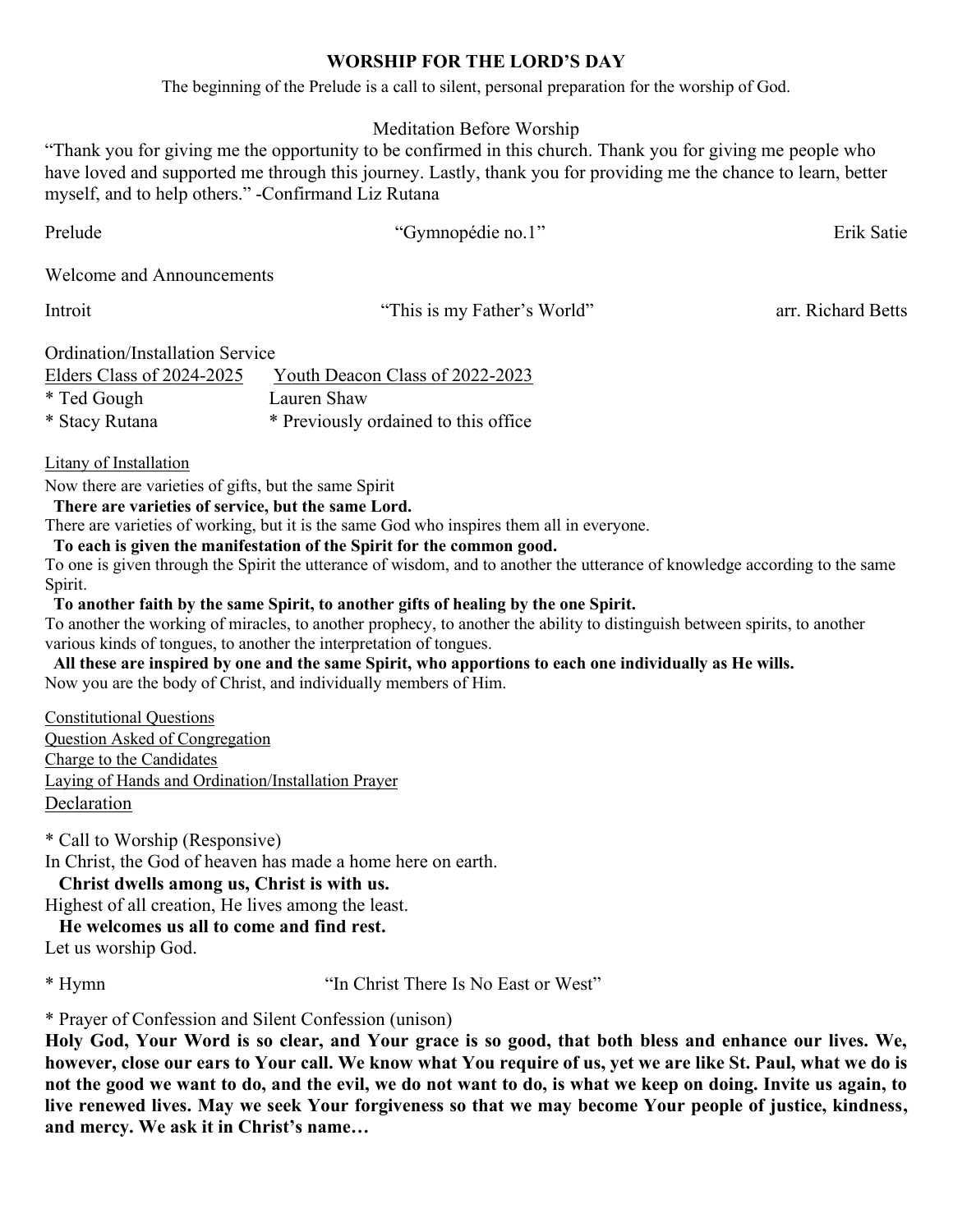\* The Good News of God's Grace Friends, hear and believe the good news of the Gospel! **In Jesus Christ, we are forgiven.**

\* The Gloria Patri

New Members

\* Greetings in Christian Friendship

Anthem "Faith of our Fathers" Hemy, Walton and Faber

Children's Time Ms. Erika Carcelli

Prayer for Illumination (Liturgist)

Lord, to whom shall we go? You have the words of eternal life! Help us now to hear, listen, and obey what You would say to us today, through Christ, our Lord. Amen.

Scripture Reading Proverbs 8:1-4

Does not wisdom call and understanding raise her voice? On the heights, beside the way, at the crossroads she takes her stand; beside the gates in front of the town, at the entrance of the portals she cries out: "To you, O people, I call, and my cry is to all who live."

**Offering** 

Offertory "I Surrender All" arr. Greg Howlett

\* Prayer of Dedication and Doxology

Prayers of the People and The Lord's Prayer (debts and debtors)

Sermon Text Luke 8:40-42, 49-56 (Liturgist)

Now when Jesus returned, the crowd welcomed him, for they were all waiting for him. Just then there came a man named Jairus, a leader of the synagogue. He fell at Jesus's feet and began pleading with him to come to his house, for he had an only daughter, about twelve years old, and she was dying. While he was still speaking, someone came from the synagogue leader's house to say, "Your daughter is dead; do not trouble the teacher any longer." When Jesus heard this, he replied, "Do not be afraid. Only believe, and she will be saved." When he came to the house, he did not allow anyone to enter with him, except Peter, John, and James and the child's father and mother. Everyone was weeping and grieving for her, but he said, "Do not cry, for she is not dead but sleeping." And they laughed at him, knowing that she was dead. But taking her by the hand, he called out, "Child, get up!" Her spirit returned, and she stood up at once, and he directed them to give her something to eat. Her parents were astounded, but he ordered them to tell no one what had happened.

| The Word Proclaimed  | "That's What Friends Are For"    | Rev. Paul W. Anderson |
|----------------------|----------------------------------|-----------------------|
| Affirmation of Faith |                                  | Confirmand Liz Rutana |
| * Closing Hymn       | "What a Friend We Have in Jesus" | see insert            |
| * Benediction        |                                  |                       |
| Postlude             | Étude "Tristesse"                | Chopin                |

\* Please stand if you are able.

*The flowers this morning are given to the glory of God by Marshall and Teisha Winkler in honor of their 32nd wedding anniversary and for all the men of the church on Father's Day!*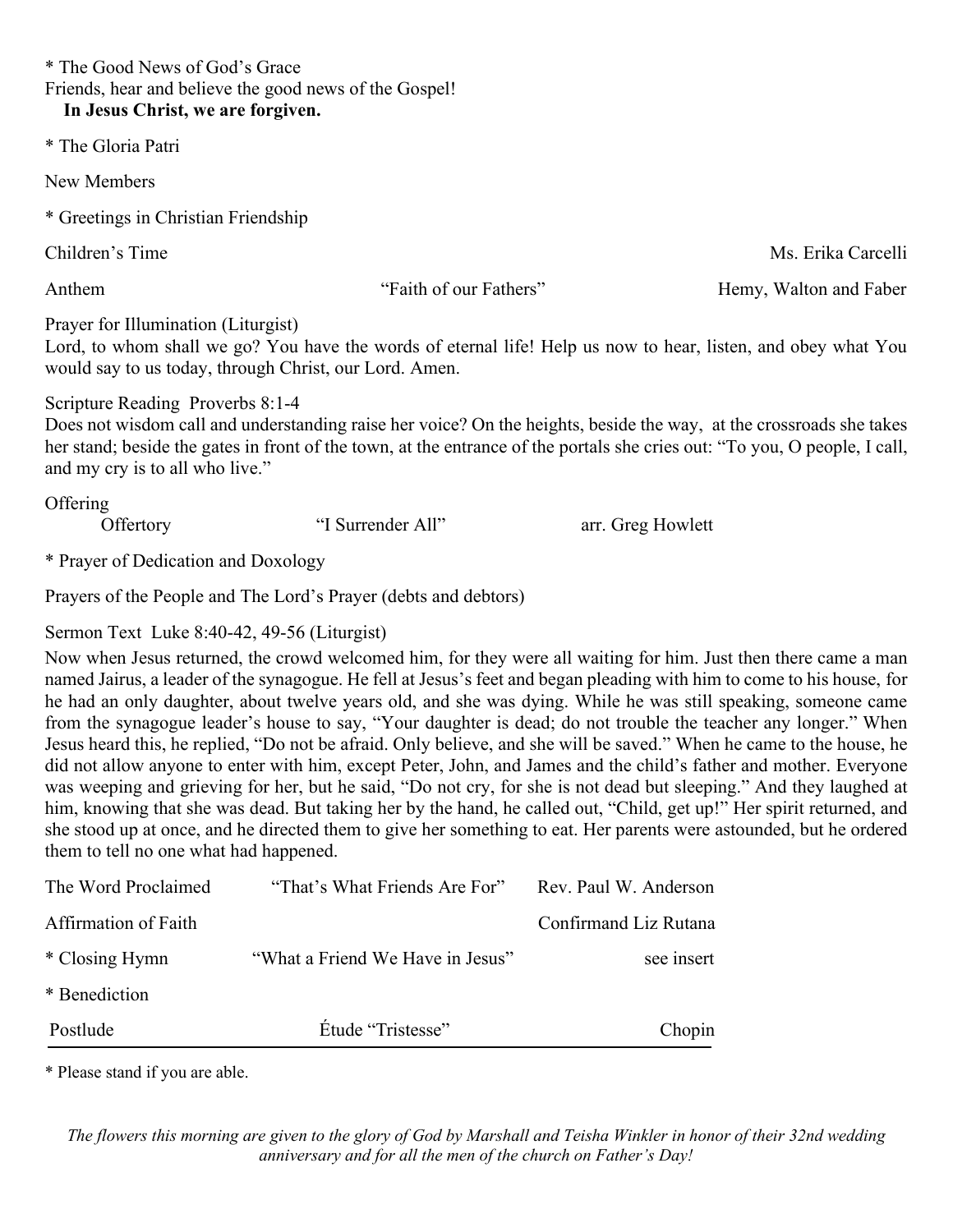*In Our Prayers… Kitty Heineman* (Hampton Woods, Rehab) *Barbara Moore* (Omni Manor) *Lucy Stanley Brandon Todd Aldan* (Rehab) *Jeanette VanBrocklin* (Woodlands) *Phyllis Benton* (Home) *Sandy Nittinger* (Park Vista) *Cloy Stewart* (Hampton Woods)

**Kirkin' O' the Tartan** – If you have not put your Clan name on the *Roll of the Clan* for the Kirkin' O' the Tartan service next Sunday, June 26, 2022, please call the church office by Wednesday, June 22<sup>nd</sup>.

**Lemonade Table** We are looking for people to host the lemonade table after the summer services. Lemonade and paper products will be provided. All that is needed are your favorite treats and your smiles to share. The sign-up link can be found on our website, Facebook page and in MailChimp.

**Strawberry Festival** – We are looking to borrow coolers for the Strawberry Festival. Please have them marked with your name and leave them on the front porch of the Parish House. Thank you!

**Vacation Bible School -** We are less than a month away from Vacation Bible School. We can use your help collecting needed items for the crafts, snacks, games, and farmhand fun stations. There is a link for the donation sign-up on the church website. If you don't have access to a computer, please give Erika a call. A wonderful church member donated all of the decoration items and several other items already. Donations can be placed in the church parlor on Sunday mornings or outside of the church office on weekdays. Thank you for your kindness. Registration for VBS is also up on the web page.

## **Officers of the Poland Presbyterian Church**

Administration – Michael Thompson, Chair and President of the Corporation Rob Zedaker, Vice-President of the Corporation Christian Education - Stacy Rutana, Chair, Mindy Davis Mission – Rob Zedaker, Chair Nominating - Ted Gough, Chair Outreach – Sue Perry, Chair, Doris Rice Parish Life - Elinor Zedaker, Chair Stewardship - Harry Wilson Co-Chair, Della McPherson, Co-Chair Staff Relations – Paul Rice, Chair, Greg Blasko Worship and Music – Della McPherson Chair, \*Lindsay Anderson

| Deacons: Class of 2022 – 2023    | <b>Class of 2023 - 2024</b> | Class of $2024 - 2025$ |
|----------------------------------|-----------------------------|------------------------|
| Linda Crawford                   | Kelly Braden-Kaneski        | John Braden-Kaneski    |
| Linda DeLost                     | Sue Bunish                  | Jared Carcelli         |
| Jack Maxwell                     | Audrey McKinney             | Diane Gesacion         |
| Jim Ridge                        | Donna Wolfe                 | Randy Nord             |
| * Sydney Metzinger               |                             |                        |
| * Lauren Shaw<br>* Robin Zedaker | * Youth Elder/Deacons       |                        |

### **Church Staff**

Rev. Dr. Paul W. Anderson, Pastor/Head of Staff Justin Addicott, Choir Director Rev. Stacie Maynard, Parish Associate Kristy Addicott, Organist Erika Carcelli, Christian Education Director Lewis Schaft, Audio Visual Technician Patti Morris, Dir. of Office Services Carly Carly Carcelli, Director of Nursery Tammy Creighton, Media Specialist Rob Zedaker, Interim Property Manager

**Poland Presbyterian Church 2 Poland Manor Poland, Ohio 44514 330-757-1547 www.polandpresbyterian.org**